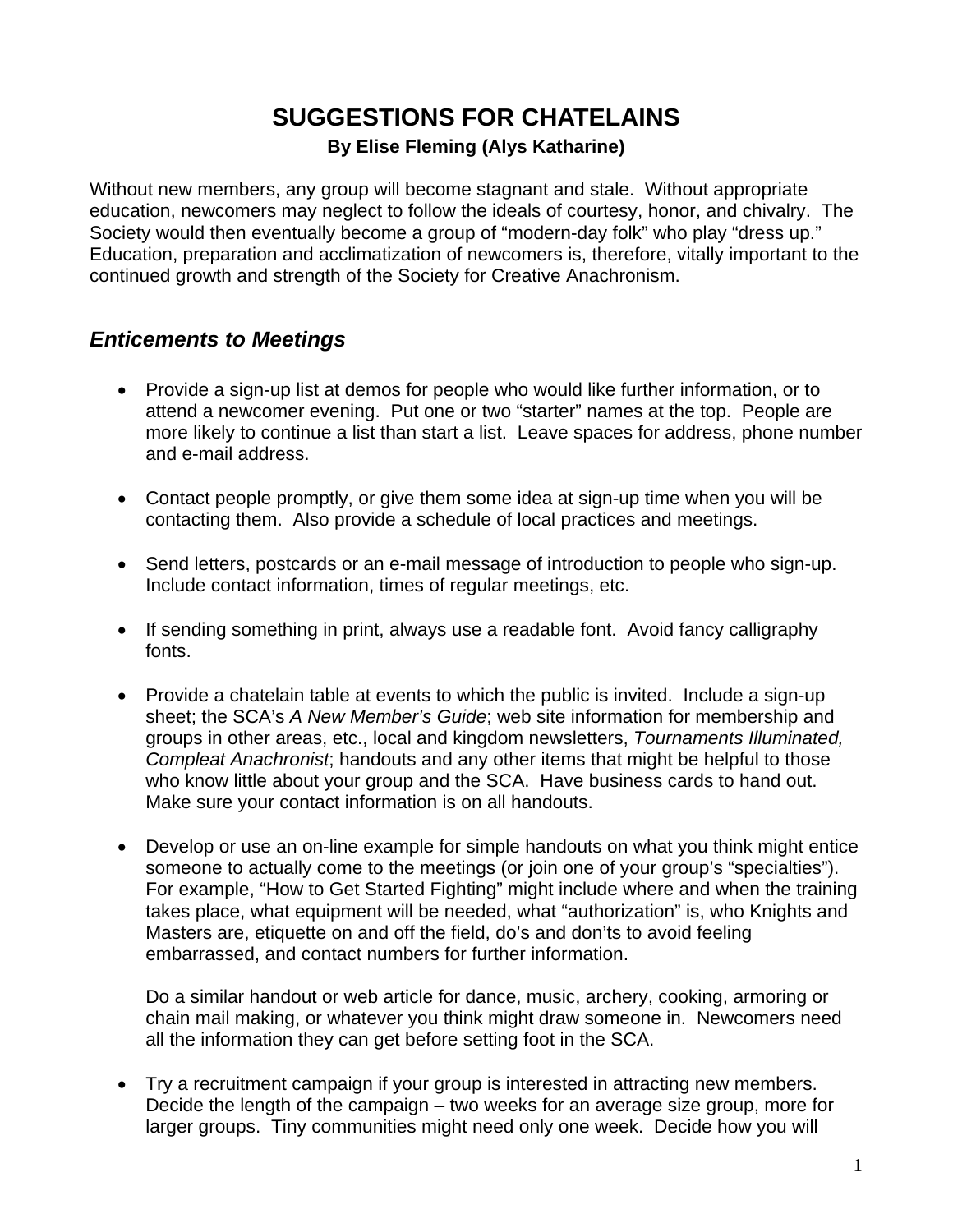<span id="page-1-0"></span>advertise: posters in stores, libraries, laundries; public display cases; community calendar in newspaper or on local radio and TV; a demo. While a prospective member may be interested after seeing one item, he or she is more likely to actually show up if several publicity reminders have been seen or heard. Every publicity item should include contact information. All publicity should lead to a climaxing event such as a new member meeting, revel or mini-event.

#### *Orientation and Acclimatization to the SCA*

The purpose of this section is to offer a variety of different ways that you and your group can use to help newcomers through the awkward phase of "learning the ropes". Some suggestions are directly contrary to other ideas. Discuss and decide which will work best in your community and with the age group you are attracting. Experiment and be flexible so that you can meet the needs of the new SCA member.

- Offer an informal newcomers' night in a neutral location such as a church or library. Keep it small in attendance. Provide SCA pictures to show the various activities. Discuss a specific topic. Introduce the officers. Keep the atmosphere low key (no "brass hats") and informal. Give a pizza party, especially for college students. Help newcomers make garb, or loan SCA clothing to them.
- Offer an "at home" meeting. The chatelain or designated person invites several newcomers to his or her home for snacks or pizza and invites some established members as well. In a modern world setting, titles and precedence don't become so weighty as at an SCA meeting.
- Have a "movie night" where newcomers and experienced members can watch films set in the Middle Ages. Even bad movies can be a learning experience. Experienced members can explain why certain movies are inaccurate.
- Offer a fancy newcomers' mini-event with formal, fancy clothing worn by the "experienced" members. Include "brass hats". Newcomers are shown how to act in that milieu and experience the re-creation of a period atmosphere in a controlled setting.
- Offer small workshops to newcomers: making garb, learning a specific craft or skill, etiquette at events. Other workshop topics could include what to do court, introduction to martial arts, awards and titles (with a focus on your local area and kingdom), your first event, and so on.
- Provide newcomer meetings at the regular meetings. Give a formalized introduction to topics newcomers need. This can include a demonstration of the group's specialties such as costuming, fighting, music and so on. See the previous item for additional suggestions for topics.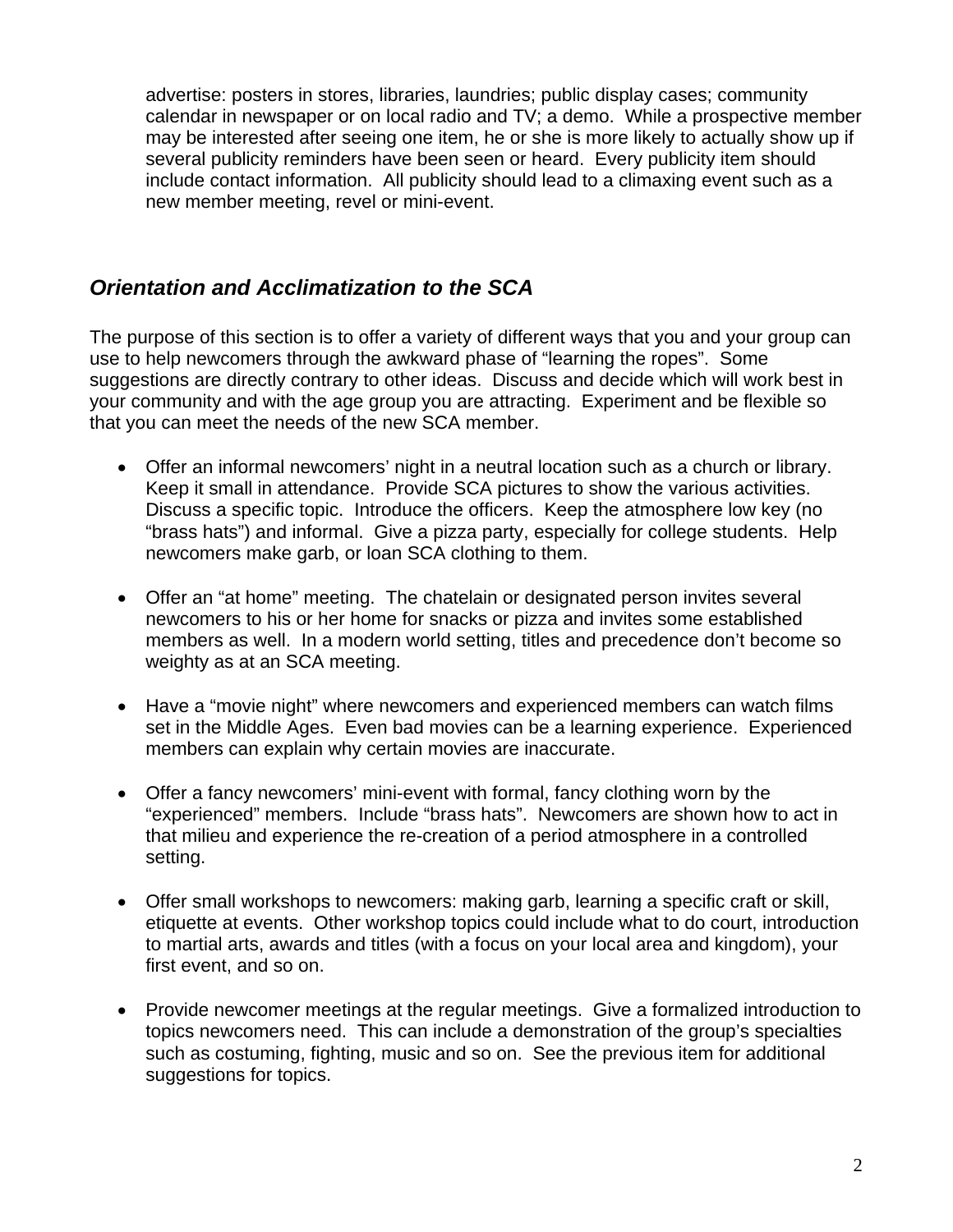- Provide fosterage. A newcomer is "fostered" to an established member for "x" months. This member teaches, goes to events with the person and generally gets the person comfortable with the SCA. In some groups, the newcomer is encouraged to provide assistance at events. One group has a ceremony which ends the relationship with the exchange of small gifts between the foster member and the newcomer.
- Provide a newcomers' household, perhaps headed by the local chatelain or a deputy. Members stay in the household for "x" months. The household head assists the newcomers with SCA orientation and includes them in a place to stay at camping events and a place to sit at feasts.
- Provide a "graduation" ceremony where the newcomer is accepted as an active member of the group. One barony provides a small crystal symbol of the group to each "graduate".
- Develop and show 10- to 15-minute videos on specific segments of SCA life. On a web site, include links to a variety of SCA activities and information.
- Bring a library of "look at it here" or "rental" books to meetings.
- Develop your own local handbook for the web or in print. Items you might include: definitions of common SCA terms and vocabulary, etiquette: at local meetings and events, on the fighting and archery fields, at feasts, at court; special interest groups with their meeting times and places; local households.
- Write a list or make a web link of the different awards available; make a "brass hat" pamphlet of how to recognize and address those who wear them. Awards articles by Jessa d'Avondale are online at [http://www.pbm.com/~lindahl/jessa/kingdoms.html](http://www.pbm.com/%7Elindahl/jessa/kingdoms.html).
- Compile a "persona pack" in print or on the web. Cover one specific time period (Celtic, Norman, Tudor, Arabic…) and tell briefly how to achieve the "look" in clothes, behavior, vocabulary, books or web sites to read, etc. Consider starting with the common personas in your local group.
- For relocated SCA folk from other kingdoms, a brief explanation of some of your kingdom's differences is helpful.

#### *Publicity and Public Relations*

There is some overlapping among the sections dealing with enticing members, publicity and public relations, and demos. Look at each of the sections to see what ideas might best serve your group when recruiting new members and when educating the public about the Middle Ages and the SCA.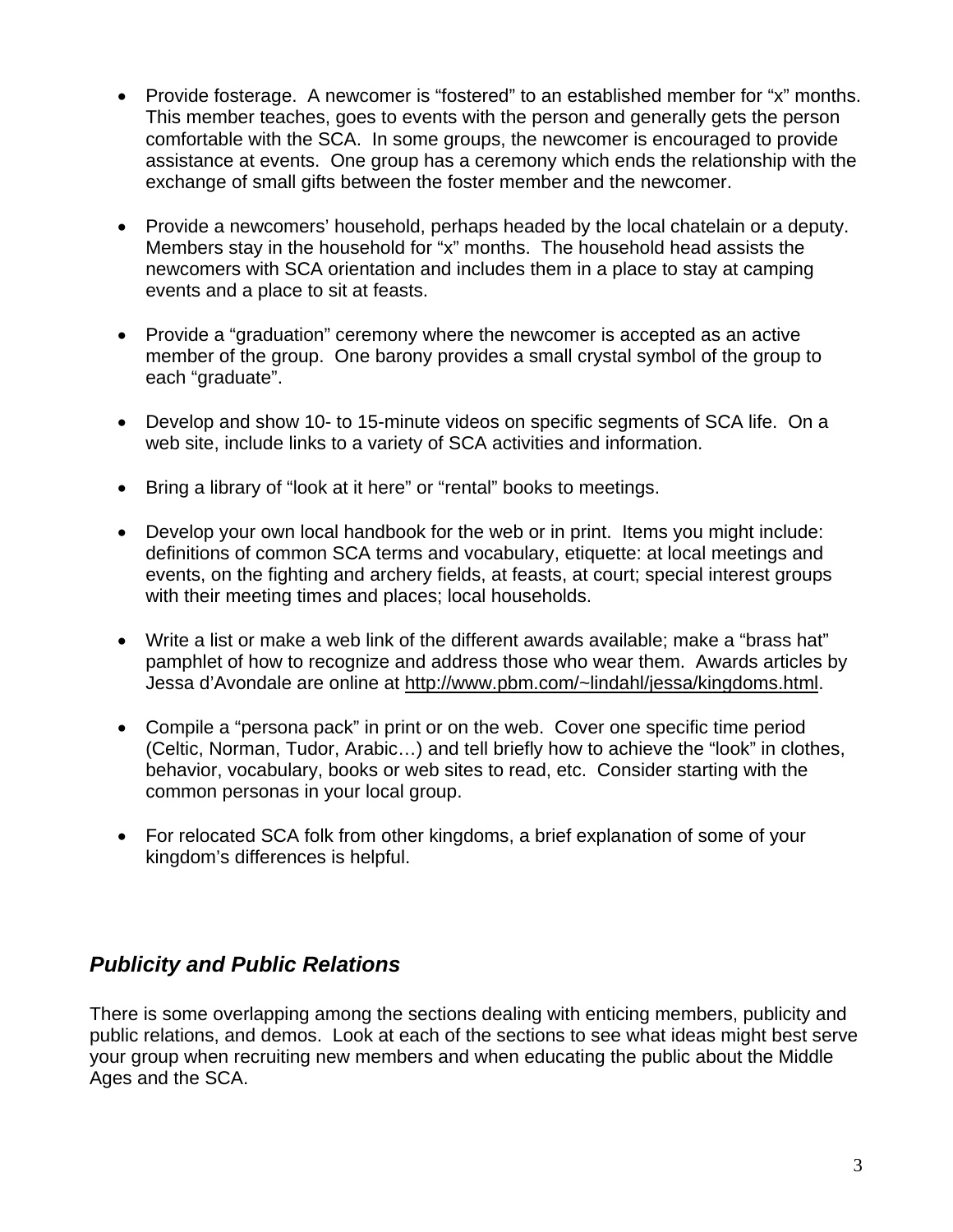- Put on a Twelfth Night or medieval feast specifically for the public. If you have the people-power, the price could include a simple cotton tabard with the group's device painted on it. And/or the public could be invited to come in "costume". Or, have loaner items available, including feast gear. Make sure to have tapestries and other hangings to decorate the hall.
- Contact local groups and churches that do their own medieval feasts. Offer the services of talented SCA people to add flavor, provide atmosphere or authenticity, or just plain help out. Negotiate for a variety of things such as free advertising of the SCA group, fees, possible future site use, etc.
- Contact locally-run Renaissance Faires. See if your local SCA people can add "color", possibly for free admission, and find out if local handouts can be distributed by hand and at the information booth. Check to see if a note can be put into the Faire Guide for those interested in contacting the SCA. Include contact information for both the local SCA representative and the Society website.
- When holding an event at a school or a church, be sure to invite the teachers and/or parishioners. Offer a reduced rate or let them in free. At schools, offer free or reduced rates to a certain number of teacher-recommended students in history, art, theater, and/or English classes. This can be an excellent source of good will and free publicity. Provide loaner clothing and feast gear if necessary.
- Donate copies of the *Known World Handbook* and the SCA's *A New Member's Guide* (available from the Stock Clerk, www.sca.org) to local libraries and schools. Include a sticker or card with contact information. Or, include a card listing the name of the group that donated the item as well as the web sites of the SCA, kingdom and local group.
- Arrange for public service announcements (PSAs) about your local group on local radio stations in the USA.
- Have local group meetings announced under Club Announcements in local newspapers. Have the meeting notices updated regularly. See what is available on public access channels in the USA. Coordinate any publicity with the kingdom media person.
- Display crafts, armor, garb, paper castle collections, etc., in a variety of places such as library display cases, and colleges. Provide sample scrolls and/or illuminations for display in bookstores that carry "period" books. Make sure you arrange for handouts with contact information.
- Work at the local PBS channel's fundraising nights in garb.
- Volunteer as a group to work at charities such as "walk-a-thons". Go in garb. Participate in local parades in armor and garb; do pick-up fights during parade stops.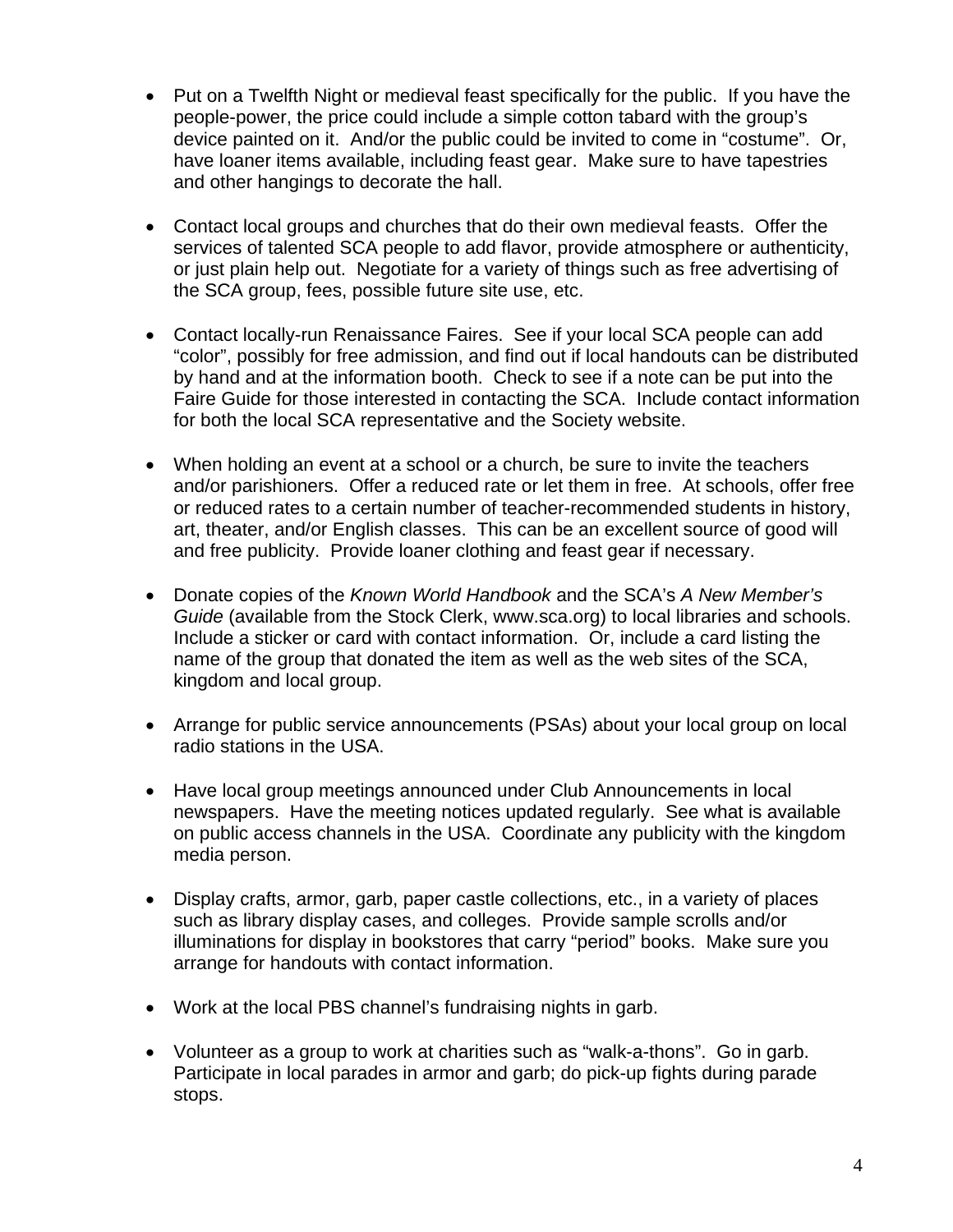- Use an "assistance" card a small card saying something like: "You have just been assisted by Hortense the Helpful, a member of the Society for Creative Anachronism (SCA), a group that re-creates the best parts of the Middle Ages, including courtesy and chivalry. For further information, see www.localgroup.org or call Sue at 555-1234."
- If you contact the media, use material available on the SCA web site whenever possible. Be prepared to provide appropriate background materials such as the SCA's *Newcomers' Guide*. If the media contacts you, get in touch with your kingdom's Media Relations Person for advice and assistance.
- Choose your group's contact person carefully. The seneschal is the legal, modern world representative. In most kingdoms, the chatelain is a deputy of the seneschal. Any deputy who talks with schools, libraries, etc., should be able to talk well and represent the SCA effectively. Always avoid the term "mundane". Use "modern" instead.

#### *Demos*

Demos can be used to recruit new members or to educate the public, especially school children. For new member recruitment, see the first section as well as suggestions from here for demos in general. Refer to the SCA's Demo Policy (in the *Seneschals' Handbook* or contact [chatelaine@sca.org](mailto:chatelaine@sca.org) for criteria governing demos in general. If possible, hold a predemo meeting with those who will be participating. Confirm directions, time, topic, site rules, schedule, etc.

- Develop a curriculum appropriate to the audience. Sketch out an outline on 3x5 cards of topics to be covered and key phrases. This way, whenever the demo is done, the same material can be covered but will still allow for individual variation.
- Plan it out; don't just "wing it". Incorporate variety and change of pace. Include as many facets of the SCA and the Middle Ages as you can, such as a fashion show, dance, music, fighting, craft or skill explanations, food samples, and so on. Keep the segments short. Break up long topics into two segments with a different activity in the middle. Balance active and passive activities, both in terms of the presenters and those attending the demo.
- Do a demo "in persona".
- To avoid "unprofessional" confusion, make a list of who will do which dances; who will go first and talk about which topic; who will show what. While this may seem over-organized to some, it can eliminate the hasty mumbling and discussions of "You go first. No, you go first!" that detracts from the "show".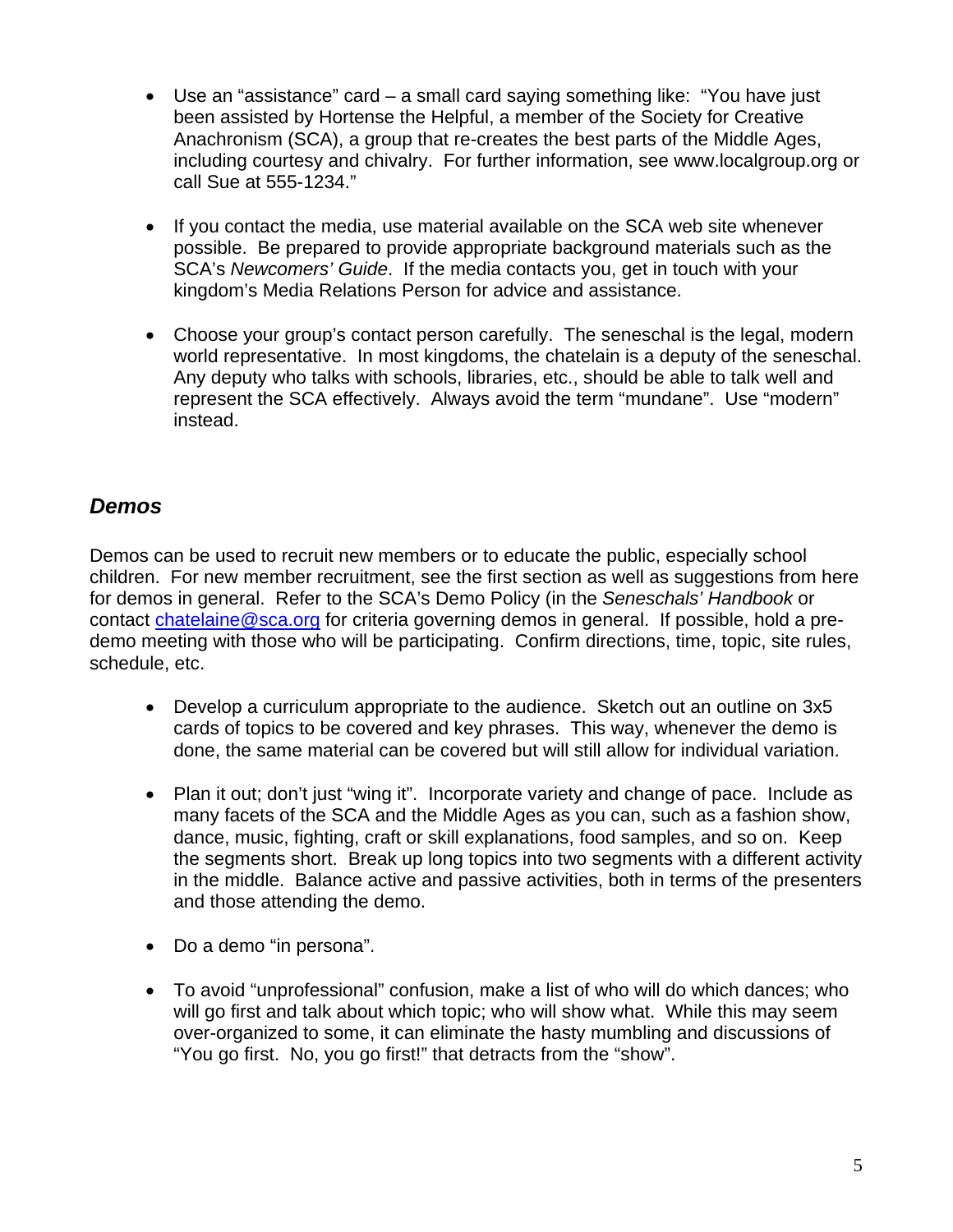- Bring adequate supplies of handouts. See the *[Enticements to Meetings](#page-0-0)* section for suggestions. Give a copy of *A New Member's Guide* to the school teachers and librarians.
- Don't hesitate to speak up and be heard! A demo is a time to let everyone hear your voice so don't whisper! Remember to speak loudly and articulately.
- Bring eye-catching books for children and variety books for adults: books on cooking, herbs, embroidery, illumination, armor, and so forth.
- Bring things to try on, touch and handle such as hand woven materials, pottery, armor pieces. Involve the onlookers. Let them feel and experience the Middle Ages.
- Develop a dress and conduct code for demos. Avoid the situation of the person dressed in chain mail mini-skirt and bikini top at a religious elementary school demo.
- Set aside a "de-stress" room for SCAers to attend to personal, modern needs during long demos.

## *Loaner Clothing and Gear*

- Consider loaning basic armor to newcomers who would like to try fighting.
- Provide loaner bows and equipment to fledgling archers.
- When loaning out clothing, take adequate contact information. Avoid the situation of loaning something to Horace, a friend of Hortense, who says she'll see that it gets back later. Be able to contact the person who is actually using the item. If loaning material for one day only, take a driver's license or keys as collateral to be sure you receive the items back at the end of the day.
- If items are not coming back, or have been in poor condition, request a rental fee or deposit to ensure its return and good conditions. Explain the reasons to the "renter".
- If the clothing is difficult to clean, keep a cleaning fee.
- Use a newcomers' sewing night or an A&S class to repair clothing or make new pieces.
- Bring a portable clothes rack to events on which to hang loaner clothing. Boxes are mess, encourage wrinkles, and aren't as "classy" as a clothes rack. At outdoor demos and events, tie a rope between two trees to act as a clothes rack, or use a tree with many limbs!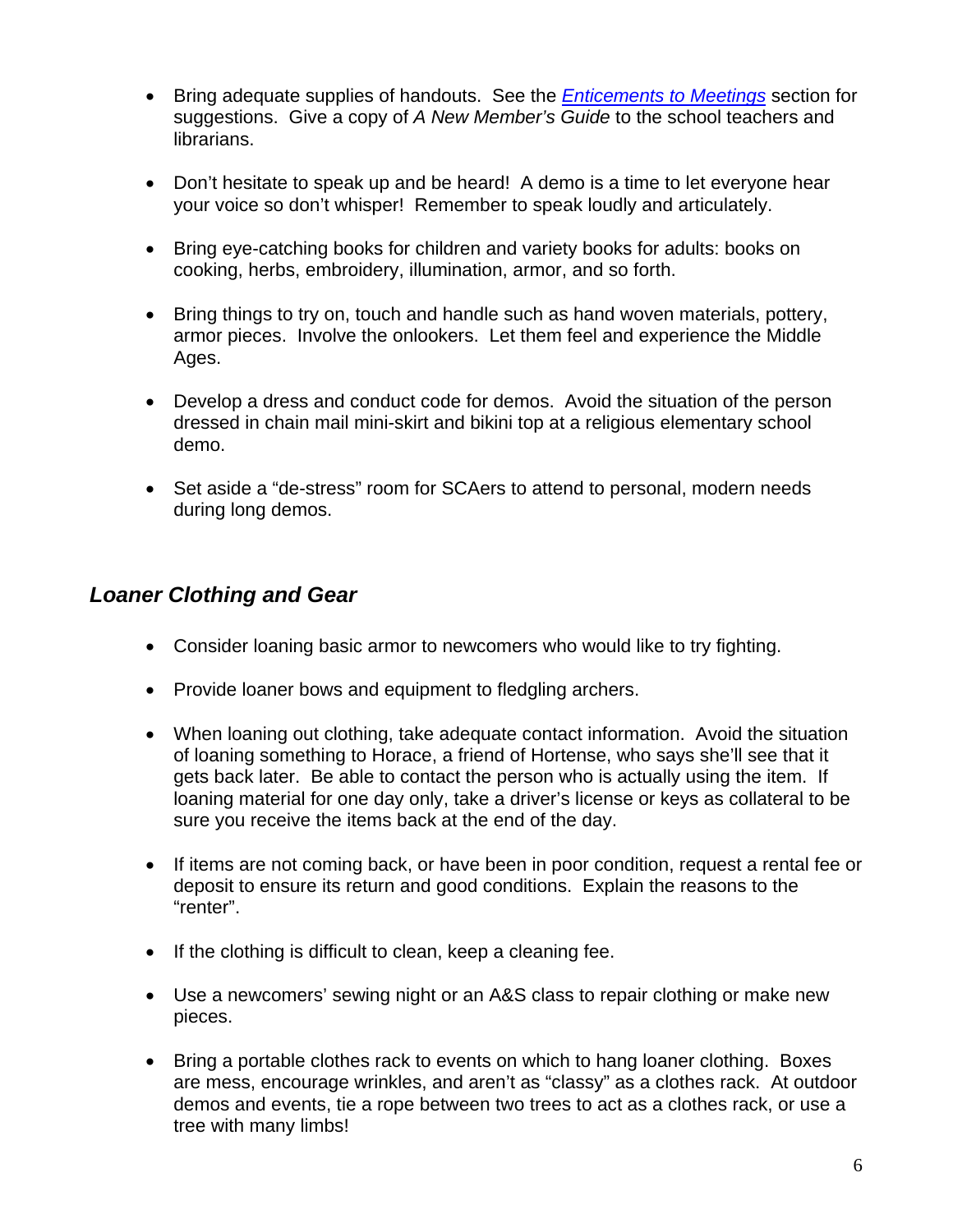- Take loaner clothing and gear to meetings and events. Avoid waiting for someone to request it before you bring it.
- Put the group's name on a sewing label and put it inside the clothing to minimize loss. Or, appliqué or paint the group's device or badge on the front of the item. Besides helping effect the return of the garment, it identifies the wearer as a new person. ("New member, handle with care!")
- Make identical tabards to loan out. Use the group's badge or design on the front.
- Make a simple feast gear setting from a thrift store. Put it in a drawstring bag to take to events and loan out.
- For loaner clothing, make an entire outfit to give out pouch, belt, veil for women and so on.

## *Helping Established Members*

While the chatelain, hospitaller or Gold Key generally assists new members, that officer also needs to help established members in working effectively with new people. Established members often forget how difficult it was to learn all the rules of conduct. Newcomers are very sensitive to careless comments that an established member might make about clothing or behavior. Established members need to keep in mind that newcomers generally don't intend to act rude or discourteous, but that their newness can sometimes be interpreted as discourtesy.

- Distribute copies of *Advice to Established Members* (in the Chatelain section on the SCA web site), reprint it in the group's newsletter, and/or add it to the group's website.
- Have a "buddy system" for attending events. The newcomer is partnered with and taken care of by an experienced member who also sits with the newcomer at any feast. Refer to "fostering" in the section *[Orientation and Acclimatization to the](#page-1-0)  [SCA.](#page-1-0)*
- Before demos, events, and periodically at meetings, remind the members to avoid the use of SCA jargon, especially "newbie" and "mundane". Use "newcomer" and "modern" in place of those terms.
- Avoid talking about local group, household or guild politics. Provide gentle reminders to members to avoid horror stories and gossip when talking to newcomers or prospective members. They'll hear about the "bad" things at their own pace!
- Recruit the experienced members (Peers, former Royalty, guild heads) to write articles for the newsletter or for some of the handouts or web articles that were